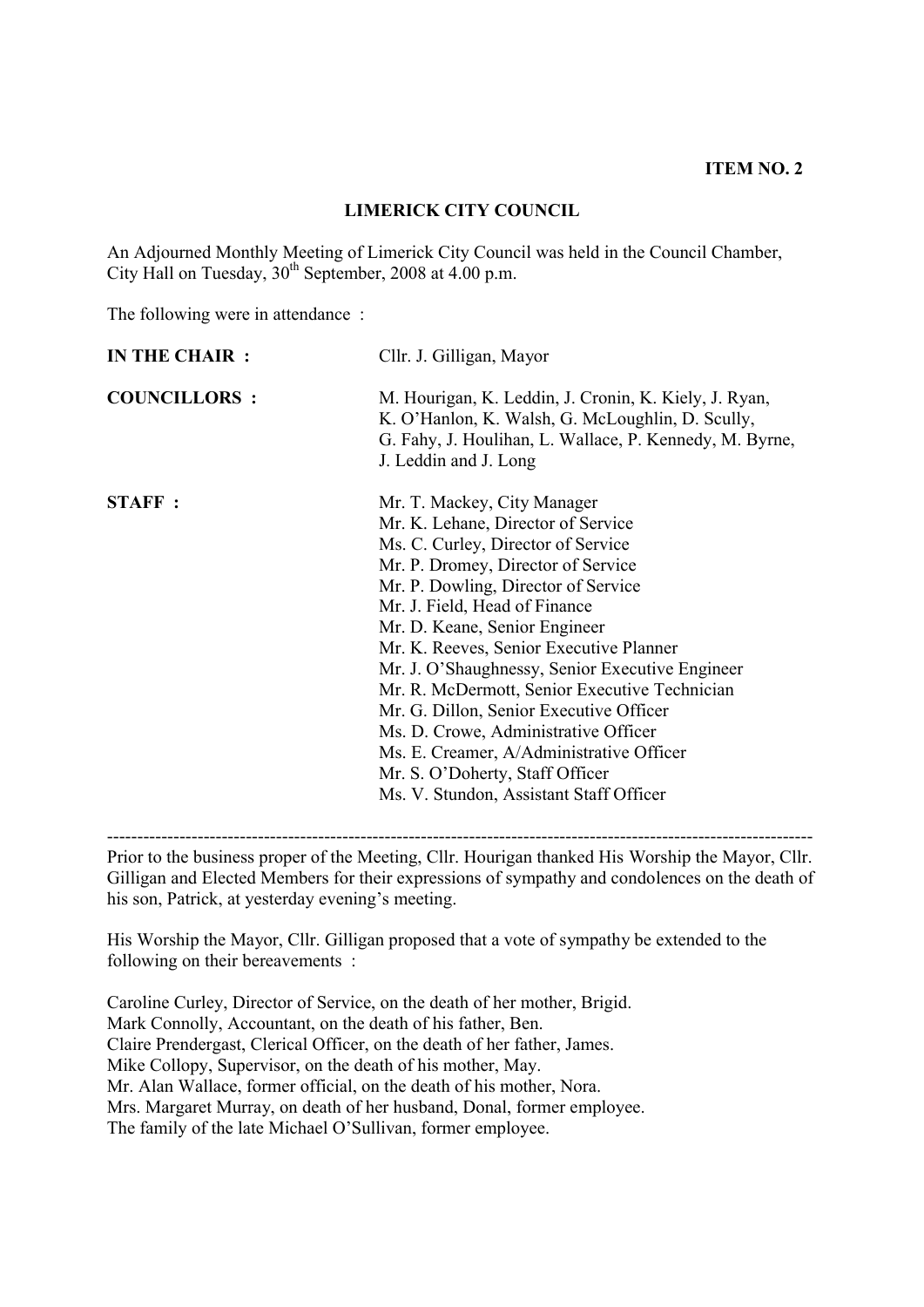All Members wished to be associated with the votes of sympathy.

The City Manager, on his own behalf and on behalf of the staff of City Council, also wished to be associated with the votes of sympathy.

### **1. MINUTES**

On the proposition of Cllr. Kiely, seconded by Cllr. O'Hanlon, it was unanimously agreed :

"That the Minutes of Annual Meeting of Limerick City Council held on  $23<sup>rd</sup>$  June, 2008, copies of which were circulated, be and the same are hereby confirmed".

## **2. MINUTES**

On the proposition of Cllr. Kiely, seconded by Cllr. O'Hanlon, it was unanimously agreed :

"That the Minutes of Adjourned Annual Meeting of Limerick City Council held on  $30<sup>th</sup>$  June, 2008, copies of which were circulated, be and the same are hereby confirmed".

Cllr. J. Leddin stated that he had received a number of complaints regarding street cleaning. He enquired if staff numbers had been reduced. He suggested that the Chamber of Commerce be involved in litter clean ups.

Cllr. Byrne supported Cllr. J. Leddin adding that the streets other than the city centre streets are not being swept and the suburbs are being neglected.

Cllr. Fahy, in agreeing with the previous speakers, said that a more thorough but less frequent clean up of the streets would be much more productive than a rushed job every day.

Cllr. Cronin expressed concern regarding the large amount of rubbish generated from take-aways and suggested that the owners of these premises be approached regarding their packaging..

In reply, the Director of Service (Environment) stated that street cleaners are operating seven days a week and there are one hundred and sixty bins throughout the city but it is still difficult to keep up with the large volume of rubbish. There are presently three Environmental Inspectors who issue fines and follow up with court cases. Some of the pedestrian areas throughout the city are cleaned three times a day but no sooner have the sweepers left than more rubbish is deposited on the streets. She also added that appropriate action is being taken in regard to rubbish generated by commercial premises.

The City Manager added that the basic problem is the people who continuously throw litter on the ground. Some European cities only sweep their streets every few months so it is imperative to try and change peoples attitude. Limerick City Council continue to promote anti litter campaigns. He added that the extended area has not affected city areas as work here is being carried out by contractors. In regard to the request for additional staffing he advised that the Department has directed that there by a 3% decrease in staff costs.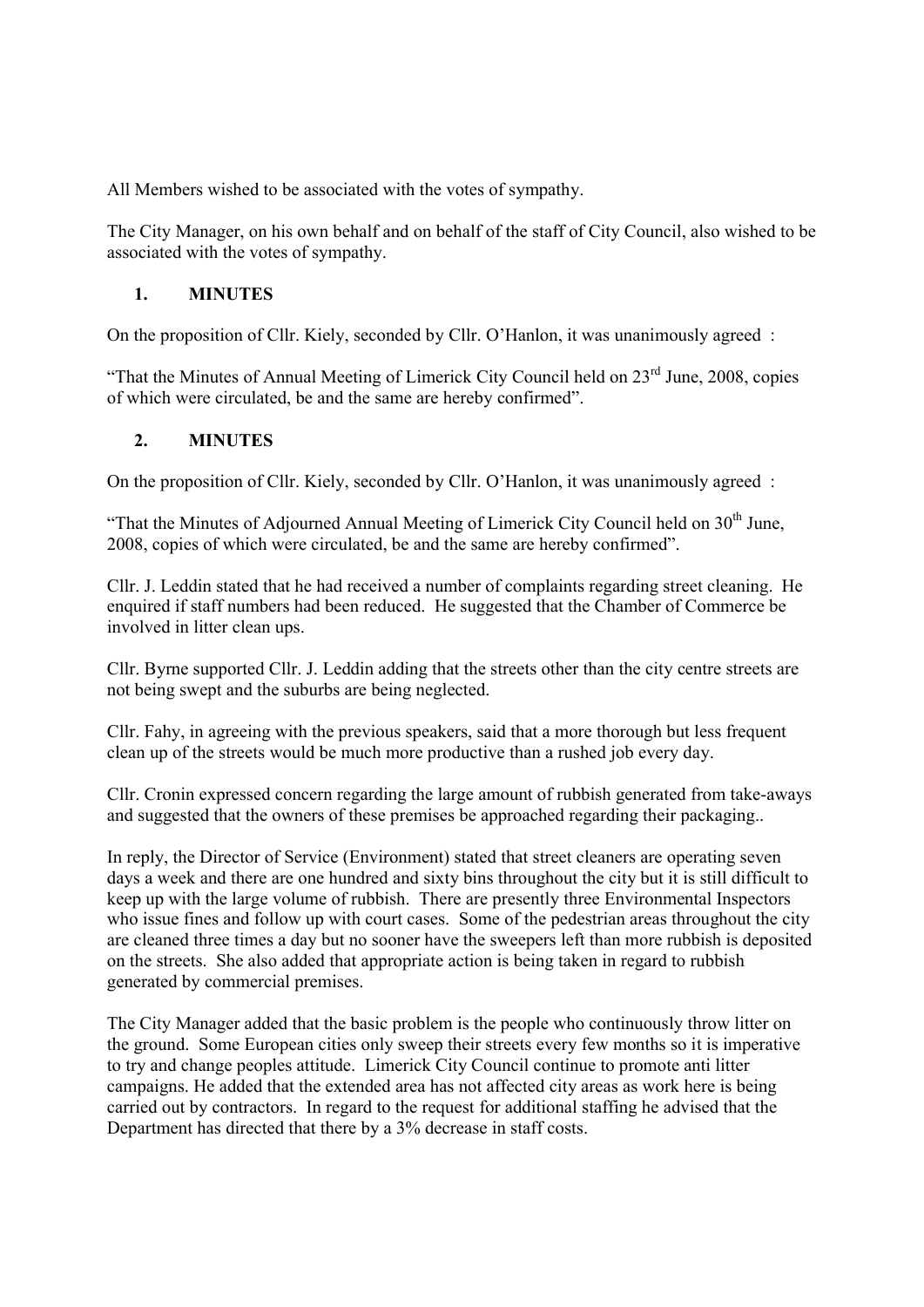In reply to Cllr. J. Leddin, the Director of Service (Social Policy & Housing) stated that the Department of the Environment, Heritage and Local Government has sanctioned a loan to Limerick City Council for housing purposes. The City Council is particularly pleased to receive sanction for this loan as it was competing with other Local Authorities for same. Allocations are received every year for central heating programme and traveller accommodation. The allocation for construction and purchase of houses and regeneration has been exceeded.

Cllr. Houlihan, supported by Cllr. Wallace, expressed concern that despite numerous requests, no clean up of Keyes Park has taken place to date, in reply to which the Director of Service (Environment) stated that she will revert back to Cllr. Houlihan on the matter.

His Worship the Mayor, Cllr. Gilligan pointed out that himself and Cllr. Wallace met with some of the Keyes Park residents recently to discuss the anti social behaviour in the area and he agreed to meet with members of the Regeneration Agency, the City Council and the Gardai

Cllr. Kiely expressed disappointment that, as Chairman of the Joint Policing Committee, he was not informed of the anti social behaviour in Keyes Park. Cllr. Wallace pointed out that she has spoken to the Gardai on a number of occasions regarding this anti social behaviour. She stated that a police presence is needed in Keyes Park especially at night time and not just during the day.

Cllr. O'Hanlon referred to the walls of Limerick which are overgrown with ivy in places and asked that this be looked at. He congratulated the Parks and Environment Departments on the planting of shrubs and clean up of the canal. He referred to the problem with the flow of water in the canal and proposed that Waterways Ireland be asked to meet with appropriate Officials and Ward Councillors in relation to the Canal. Cllr. McLoughlin seconded Cllr. O'Hanlon's proposal.

In reply, the Director of Service (Environment) agreed there is an issue with regard to the flow of water in the canal and stated that the City Council is in correspondence with Waterways Ireland trying to get clarification on the matter. She agreed to seek a meeting with them.

In reply to Cllr. K. Leddin, the Head of Finance stated that additional details have been requested in relation to the planning application for the Limerick Boat Club and discussions are ongoing.

#### **3. REPORT AND RECOMMENDATIONS, SOCIAL POLICY AND HOUSING STRATEGIC POLICY COMMITTEE MEETINGS HELD ON 8TH SEPTEMBER, 2008 AND 9<sup>TH</sup> SEPTEMBER, 2008.**

The Chairman's Report, Social Policy and Housing Strategic Policy Committee Meetings held on 8<sup>th</sup> September, 2008 and 9<sup>th</sup> September, 2008, were noted.

Submitted the following Recommendations from the Social Policy and Housing Strategic Policy Committee Meeting held on  $8<sup>th</sup>$  September, 2008 which were adopted unanimously on the proposition of Cllr. Kiely, seconded by Cllr. Ryan :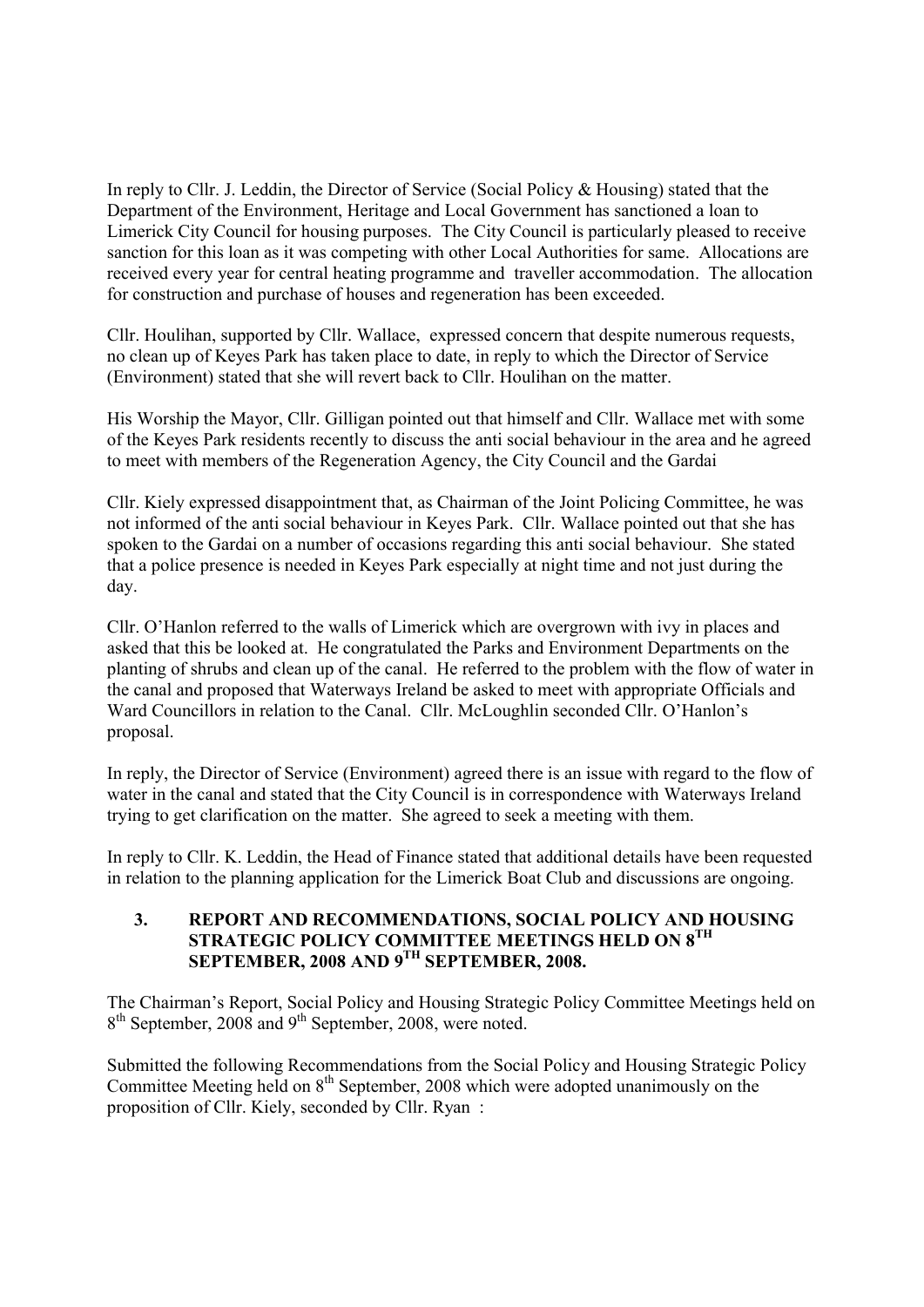- (a) Policy on Housing Aid for Older People.
- (b) Policy on Housing Adaptation Grants Scheme.
- (c) Policy on Mobility Aids Grant Scheme.

Submitted the following Recommendations from the Adjourned Social Policy and Housing Strategic Policy Committee Meeting held on 9<sup>th</sup> September, 2008, which were adopted unanimously on the proposition of Cllr. Kiely, seconded by Cllr. Ryan :

- (a) That regeneration be removed as a standing item from the Social Policy and Housing S.P.C. Agenda and that meetings in relation to regeneration to which all Councillors would be invited would take place outside of the S.P.C.
- (b) To approve :
	- (i) Housing Maintenance and Repair.
	- (ii) Service Level Agreement for Funding of Estate Management Groups.

Cllr. Byrne referred to applicants whose applications were successful for improvement works in lieu of local authority housing but whose applications can not proceed now due to lack of finance and asked that contact be made and other schemes identified to them. She referred to speculation that Bridgeland House in John's Square was being moved to Alphonsus Street and asked for clarification on same.

In reply, the Director of Service (Social Policy and Housing) stated that applications for improvement works in lieu of local authority housing which have been granted will proceed and agreed to write to the other applicatants outlining other options. A number of possible solutions are being examined in relation to the relocation of the Wethouse.

Cllr. Kiely queried if it was still feasible to continue to knock or lock up houses which are in good condition in the regeneration areas, especially as there is no finance available to buy more houses this year and the allocation will possibly be cut for next year. Also the house building programme has ceased.

Cllr. J. Leddin agreed with Cllr. Kiely and the City Council needs to react to demand. The City Council should continue to build and purchase houses within the city limits, particularly low density developments for the elderly and single people. He asked for an update on the proposed Regional Strategy with Limerick and Clare County Councils as it is an important step in terms of proper spatial planning in the mid west region. He enquired how many meetings have been held with these local authorities and if any progress has been made on the matter. He said it was imperative that as a Council previous mistakes in terms of estate design, lack of appropriate sporting and community facilities are not made. With a housing waiting list of just under 2,000 people and over 200 of those elderly or suffering from a disability, the City Council has a duty and responsibility to provide housing. He asked that an urgent meeting be organised with the Limerick Southside Regeneration Group.

Cllr. K. Leddin reiterated what Cllr. J. Leddin said in relation to the lack of developments for the elderly and vulnerable of our society.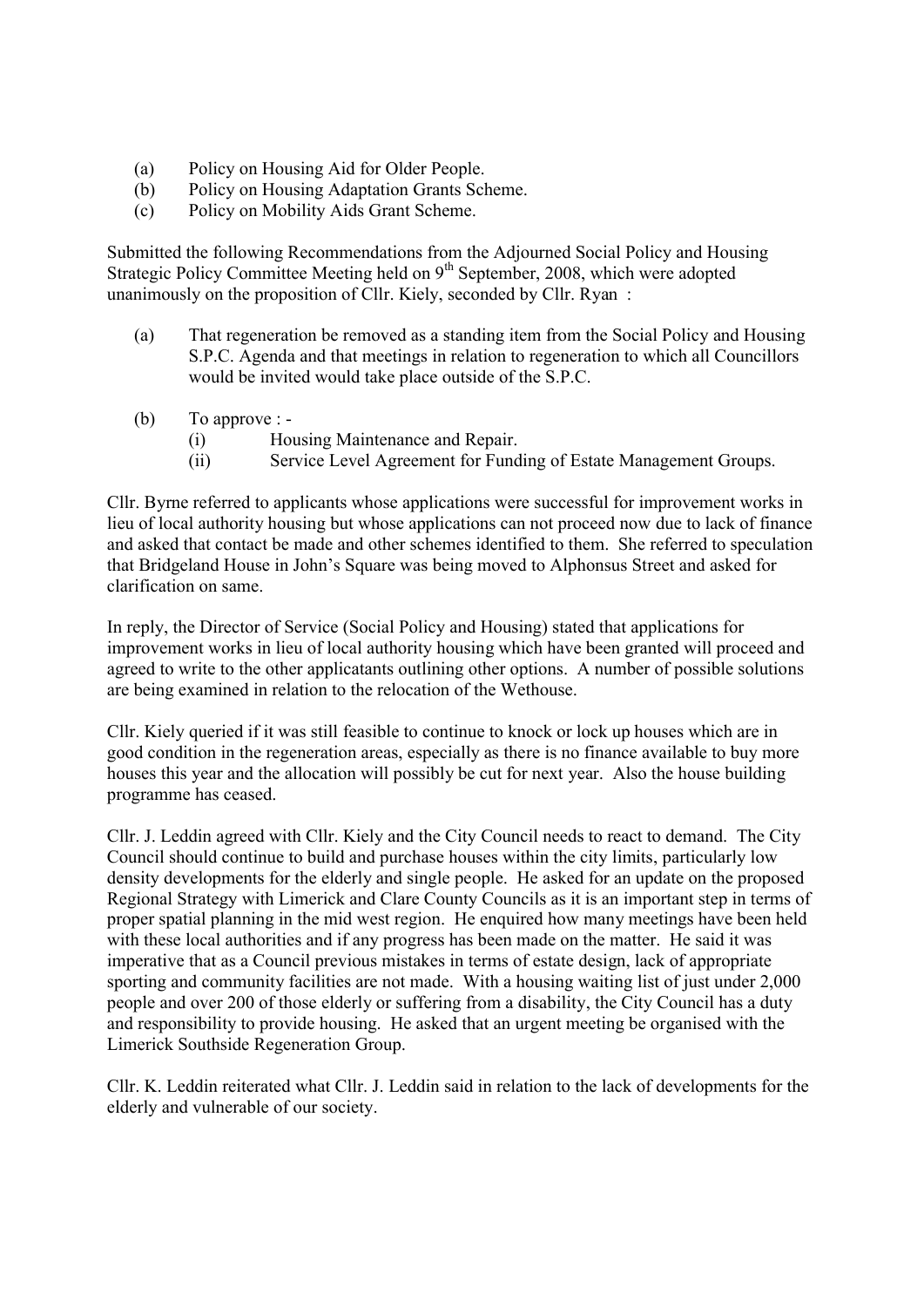In reply, the Director of Service expressed hope that there will be an improvement next year in the allocation for house purchases. He pointed out that it is a delicate balancing act between knocking/boarding up houses and reallocating them. If it is possible to re-allocate houses the City Council will do so, however, there are times where certain houses have to be boarded up. He assured members that it will be kept to a minimum and is a matter between the Regeneration Office and the City Council. The Director stated that a number of meetings have been held in relation to the Regional Strategy, however, it is a long and ardous process. Agreement was reached in relation to advertising for consultants. He added that there is still capacity within the city for building houses and he shared Cllr. J. Leddin's views regarding specific housing needs. There is a lot of land adjacent to existing social housing in the city and he agreed that the City Council will work closely with voluntary organisations to resolve the matter.

Cllr. J. Leddin complimented all concerned on the Windows and Doors Scheme and also the Central Heating Scheme which are now coming to an end. He asked if a scheme for insulating houses could be started up. He enquired what negotiations are taking place in relation to affordable houses.

 In reply, the Director stated that some evaluations have taken place and it was agreed to bring the issue of home insulation before the next Social Policy and Housing Strategic Policy Committee Meeting. There were eighteen affordable houses constructed in 2008. He would like this to be more, however, housing construction is mainly taking place on the fringes of the city and not in the city area.

In reply to Cllr. Walsh, the Director of Service stated that the Traveller Accommodation Programme is being prepared at present and will be presented to the Social Policy and Housing Strategic Policy Committee Meeting shortly. He also informed Cllr. Walsh that there will be an announcement shortly in relation to the filling of the Housing Inspector position.

Cllr. Fahy referred to the development by a private developer of four houses on the Old Cork Road and enquired if Limerick City Council intends to purchase these houses once completed. He asked that the residents in the area have an input before any decision is made in relation to this development.

The Director of Service assured Cllr. Fahy that the Councillors and residents in the area will be kept informed in relation to this development.

His Worship the Mayor, Cllr. Gilligan referred to the Regional Housing Strategy and referred to the statement by Clare County Council that they do not want to join with Limerick City Council in any housing policies for the future.

#### **4. REPORT AND RECOMMENDATION, TRANSPORTATION AND INFRASTRUCTURE STRATEGIC POLICY COMMITTEE MEETING HELD ON 15TH SEPTEMBER, 2008**

The Chairman's Report, Transportation and Infrastructure Strategic Policy Committee Meeting held on  $15<sup>th</sup>$  September, 2008, was noted.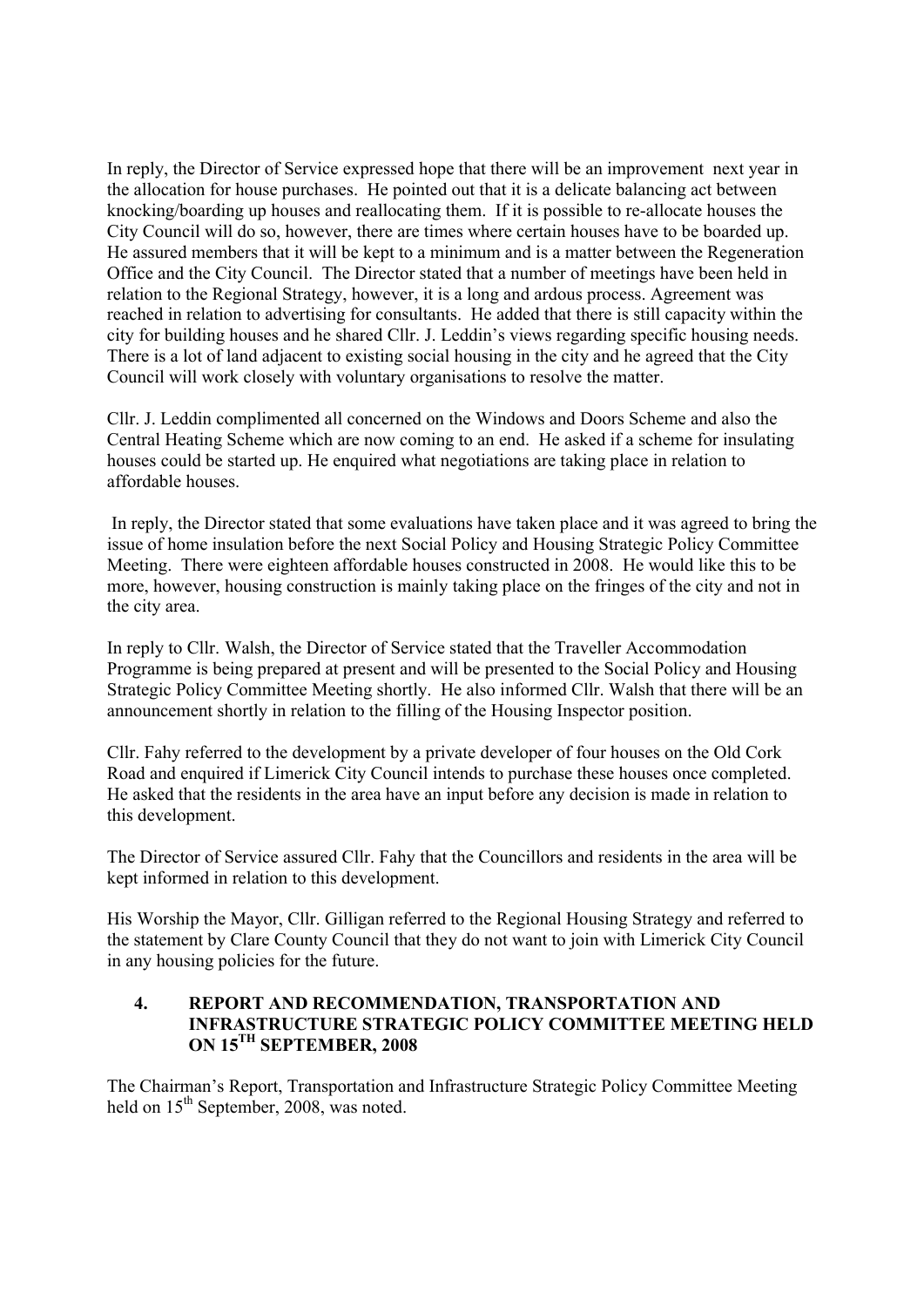Submitted the following Recommendation from the Transportation and Infrastructure Strategic Policy Committee Meeting held on 15<sup>th</sup> September, 2008, which was adopted unanimously on the proposition of Cllr. Kiely, seconded by Cllr. Long :

"To approve amendments to the Taking-in-Charge Policy".

Cllr. Kiely referred to the houses in O'Dwyer Villas which are serviced by a communal sewer. A section of the sewer is now blocked and causing problems for many residents there, most of whom are elderly. Upon checking the matter with the City Council the resident was told to hire their own contractor to sort out the problem. Cllr. Kiely said Limerick City Council used to service all communal sewers in the past and enquired why that policy has now changed. He proposed that the City Council revert back to servicing all sewers in local authority housing areas. This was seconded by Cllr. Long and supported by Cllr. Wallace.

In reply, the Director of Service (Transportation and Infrastructure) stated that Limerick City Council, like all other Local Authorities, do not clean common drains. These are the responsibility of the individuals. He pointed out that the main sewer is serviced by the City Council. He stated that he does not have all the details now but will examine any area for Cllr. Kiely. He added that some people have built over common drains and caused a lot of problems with blockages etc. He stated that the financial implications would be very substantial if Cllr. Kiely's proposal was adopted.

Cllr. McLoughlin enquired about the quality of water in his electoral area and Cllr. K. Leddin asked if the lead piping scheme has been finished or if it is still progressing.

In reply, the Director of Service (Transportation and Infrastructure) stated that Limerick City Council does regular lead tests on the water and confirmed that there are no particular problems with the quality of the water in Limerick and do not anticipate any. The City Council is in contact with the Department of the Environment, Heritage and Local Government regarding funding for replacing the lead pipes and is presently awaiting a response. Water conservation is also a big issue with lead piping.

### **5. CORRESPONDENCE**

Submitted list of Tenders opened in respect of the following :

- (a) Demolition of Regeneration Areas
- (b) Non National Road Resurfacing
- (c) Annual Maintenance Management Contract of the Limerick Civic Centre
- (d) Abbey River Navigation Scheme
- (e) The Mid West Area Strategic Plan
- (f) Prequalification for participation for Rathbane Golf Course Upgrade Works Contract
- (g) Provision of Property Valuation and Agronomy Services in relation to Land Procurement for the Coonagh to Knockalisheen Distributor Road
- (h) Topographical Survey of Proposed Boardwalk at Clancy Strand
- (i) Topographical Surveys of Sarsfield Street, William Street, Upper William Street, O'Connell Street and City Quays.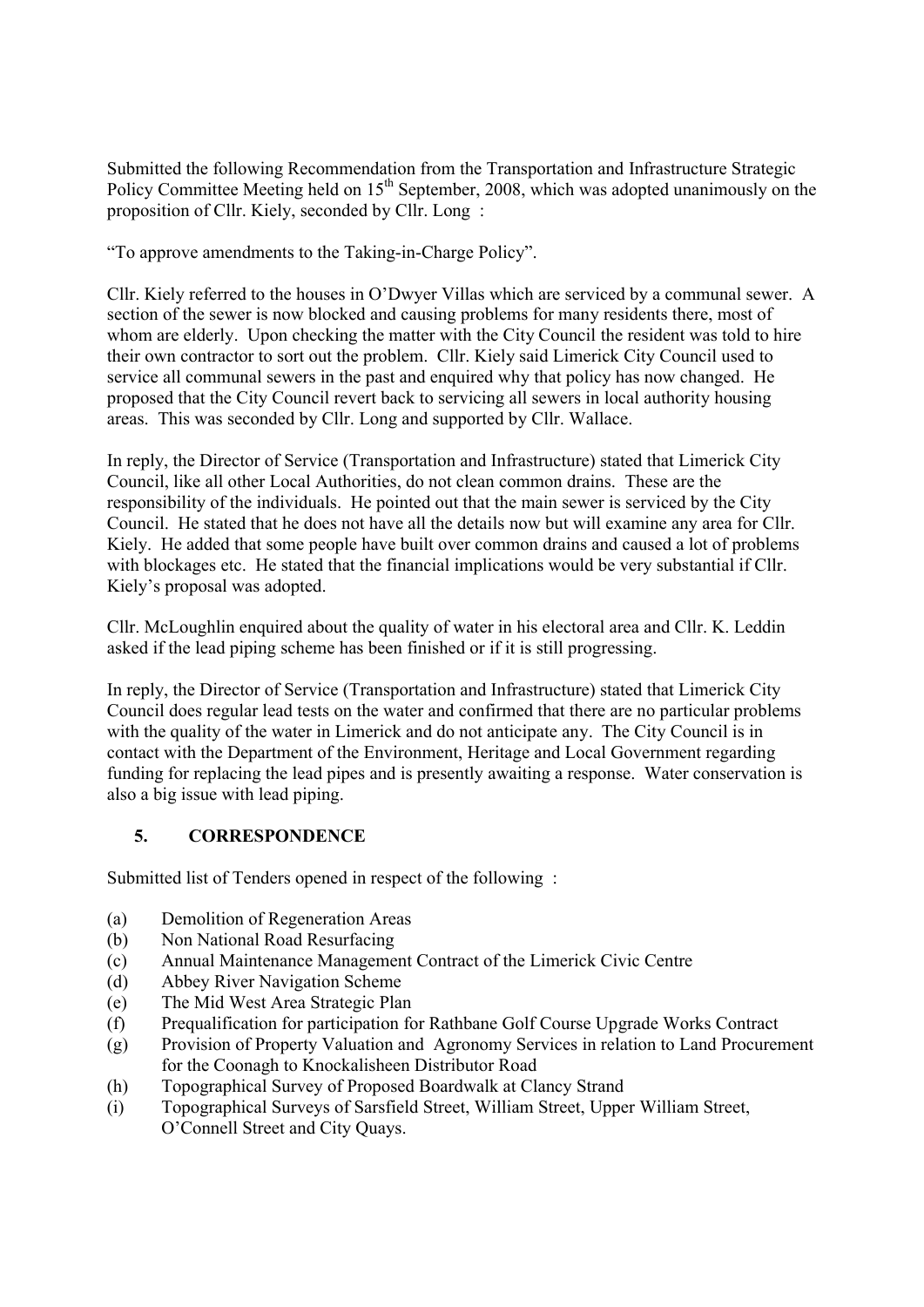- (j) Town Wall Refurbishment
- (k) Dublin Road Cycle Lane Phase 2
- (l) Design and Build of New Playground at Shelbourne Park
- (m) Topographical Survey of Sarsfield Street, William Street, Upper William Street, O'Connell Street and City Quays, Limerick City

Submitted invitation from The Royal British Legion Limerick Branch, to His Worship the Mayor and Councillors to attend the Annual Wreath Laying Ceremony at The War Memorial, Pery Square on Sunday, 9<sup>th</sup> November, 2008 and to a Service of Remembrance at St. Mary's Cathedral on Sunday,  $2<sup>nd</sup>$  November, 2008 at 11.30 a.m.

It was proposed by Cllr. Kiely, seconded by Cllr. Long and unanimously agreed to accept the Invitation and to robe for the occasion.

### **6. DISPOSAL OF PROPERTY**

Submitted the following Disposal of Property, in accordance with Notices already circulated under Section 183 of the Local Government Act, 2001 which were adopted unanimously on the proposition of Cllr. Kiely, seconded by Cllr. Walsh :

- (a) Disposal of properties consisting of two apartments situate at 23 and 25, Parkville Court, Dublin Road, Limerick by way of lease to Limerick Youth Service for a period of 4 years and 9 months (deferred at Monthly Meeting of Limerick City Council held on 28<sup>th</sup> April, 2008).
- (b) Disposal of lands comprising the dwelling house situate at and known as 5, Cnocan Saingil, Garryowen in the City of Limerick to Thomas and Lillian (otherwise Lilly) Bergqvist.
- (c) Disposal of lands comprising the dwelling house situate at and known as 198 Rock Place, John Carew Park in the City of Limerick to Jacinta Hannon.
- (d) Disposal of Freehold (Ground Rent) under Section 26 of the Landlord and Tenant (Ground Rents) (No. 2) Act, 1978 as per attached Section 183 Notices.

### **7. FINANCIAL STATEMENT**

Submitted Financial Statement for the month of August, 2008, which was adopted unanimously on the proposition of Cllr. Kiely, seconded by Cllr. Walsh.

Cllr. Hourigan enquired if the slowdown in the construction industry has had a negative effect on the finances of Local Authorities.

In reply, the Head of Finance stated that County Councils have been more affected by the slowdown in the construction industry than City Councils as rural housing developments have slowed down. City Councils are not as exposed or affected. However, the downturn will have an affect on levies received.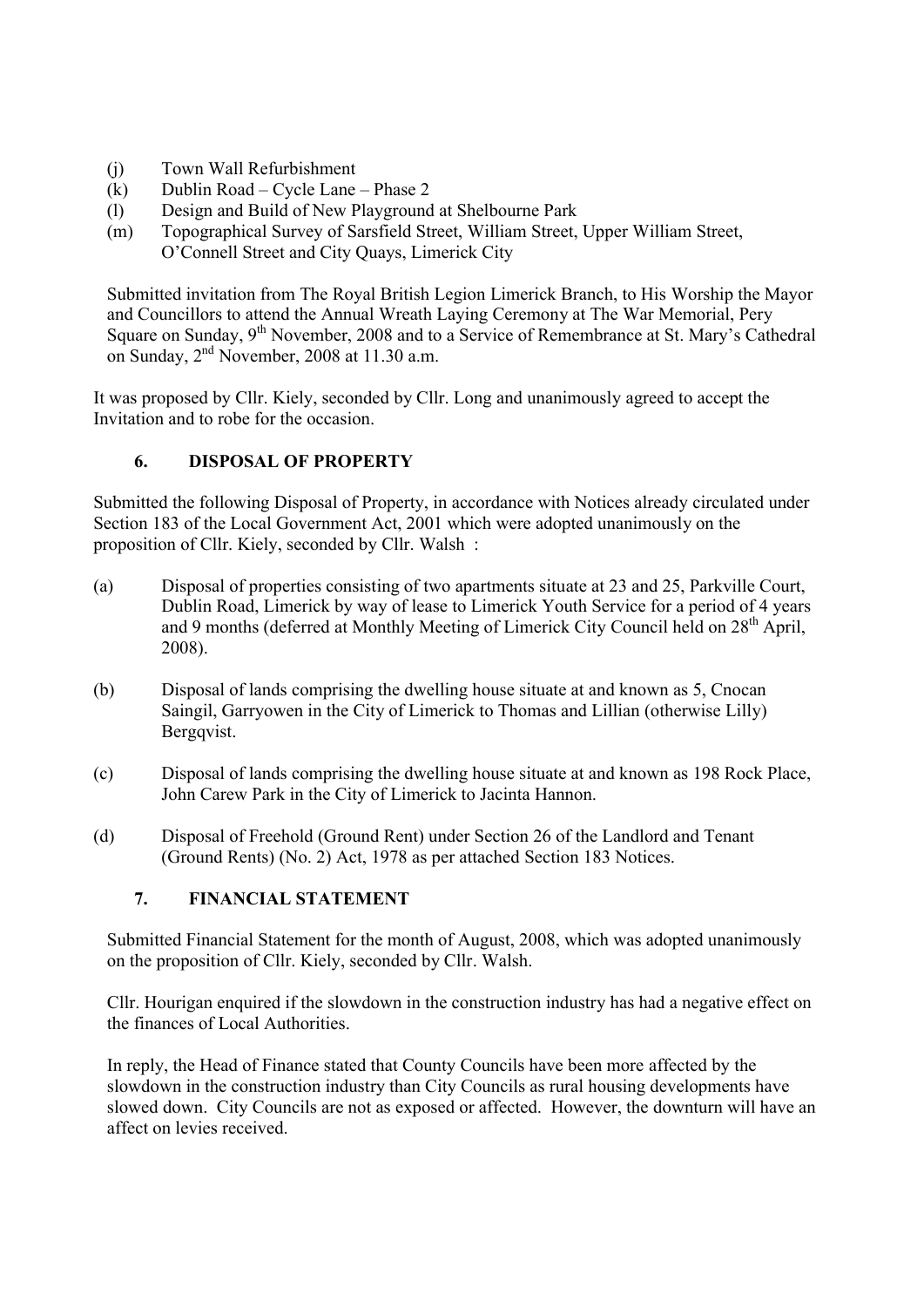### **8. DRAWDOWN OF BRIDGING LOAN TO FUND LIMERICK MAIN DRAINAGE PHASE 1**

It was proposed by Cllr. Kiely, seconded by Cllr. Fahy and unanimously agreed to approve drawdown of bridging loan to fund Limerick Main Drainage Phase 1.

Cllr. Scully congratulated the Head of Finance on the improvements to the City Council's financial situation.

In reply to members concerns regarding the high level of interest on bridging loans, the Head of Finance stated that the City Council will get more competitive market rates if the Minister has guaranteed the loan. He stressed that the City Council has got bridging loans in the past and such loans are not the same as for the private sector.  $\epsilon$ 26m approximately is the worse case scenario and it is hoped that once monies have been spent, they can be drawn down immediately from the Department before paying out the next amount. The interest will be attributable to the capital scheme and the proposal is it will be treated as part of the scheme.

### **9. PARTICIPATION BY MEMBERS AT CONFERENCES**

It was proposed by Cllr. J. Leddin, seconded by Cllr. Walsh and unanimously agreed to approve participation by members at the following conferences :

Fifth National Conference on Substance and Alcohol Misuse for Local Authorities, The Public Service and Drug / Alcohol Service Providers "Getting a Grip 2008 – Addiction Proofing our Communities" Held in The Malton (Formerly the Great Southern Hotel), Killarney, Co. Kerry  $2<sup>nd</sup> - 3<sup>rd</sup>$  October, 2008 Estimated Travel and Subsistence :  $6460.11$ Conference Fee :  $\epsilon$  230.00

Greystones Town Council in association with Ards Borough Council & The La Touche Legacy Committee 2008 Autumn Seminar  $(20<sup>th</sup> Year)$  – "The Relationship between Local Authorities" and the Business Sector – Are there lessons to be learned?" Held in The Charlestown Golf & Country Club Hotel, Greystones, Co. Wicklow  $3<sup>rd</sup> - 5<sup>th</sup>$  October, 2008 Estimated Travel and Subsistence :  $6647.14$ Conference Fee :  $\epsilon$  210.00

Community ECO – Challenge. Ecological Footprint Conference and Exhibition 2008 – "A Step in the Right Driection for Councils" Held in the Armagh City Hotel, Armagh  $16<sup>th</sup>$  October, 2008 Estimated Travel and Subsistence :  $6592.42$ Conference Fee :  $\epsilon$  25.00 Sterling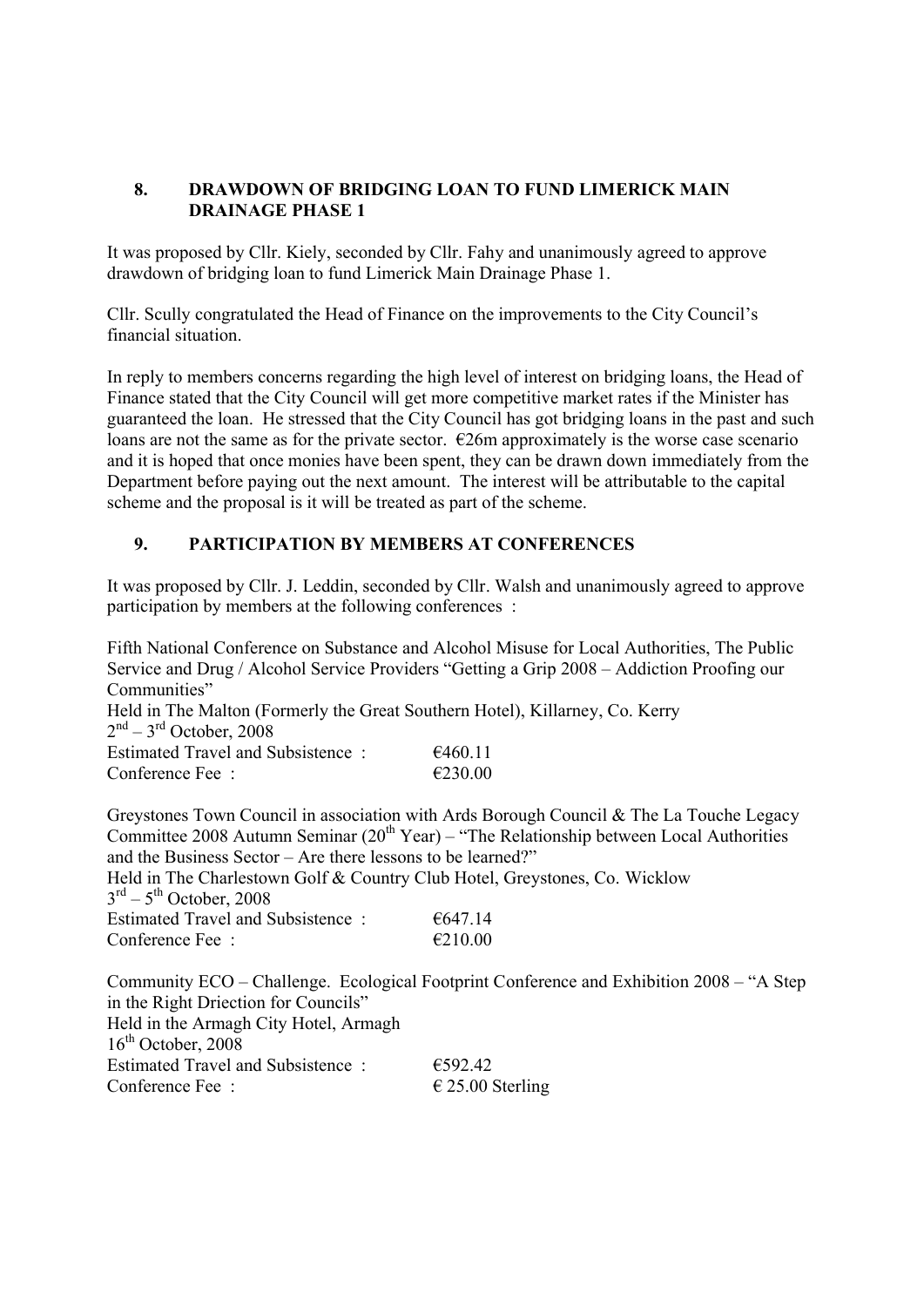Climate Change Conference hosted by Dublin City Council "The Way Forward for Local Authorities" Held in Croke Park Conference Centre, Dublin  $16<sup>th</sup>$  October, 2008 Estimated Travel and Subsistence :  $6465.14$ Conference Fee : No Fee Third Sector Forum Seminar Local Authority Financing "A crisis brewing, the challenge for Councillors" Held in The Killarney Plaza Hotel, Kenmare Place, Co. Kerry  $16^{th} - 18^{th}$  October, 2008 Estimated Travel and Subsistence :  $6460.11$ Conference Fee :  $\epsilon$  235.00 Association of Irish Regions 11<sup>th</sup> Annual Conference "Ireland's Waters : An Untapped Resource?" Held in Inchydoney Island Lodge & Spa Hotel, Clonakilty, Co. Cork  $17<sup>th</sup>$  October, 2008 Estimated Travel and Subsistence :  $\epsilon$ 387.21 Conference Fee :  $\epsilon$  =  $\epsilon$  170.00 Douglas Hyde Conference 2008 : "Lost in Translation – Amu in Aistriuchan" Held in Abbeyfield Hotel, Ballaghadereen, Co. Roscommon  $17<sup>th</sup> - 19<sup>th</sup>$  October, 2008 Estimated Travel and Subsistence :  $6597.79$ Conference Fee :  $\epsilon$  250.00 A 2 Day Green Infrastructure International Conference "Connecting Nature, People and Places" Held in The Grand Hotel, Malahide, Co. Dublin 4<sup>th</sup> and 5<sup>th</sup> November, 2008 Estimated Travel and Subsistence :  $6631.56$ Conference Fee :  $\epsilon$  295.00 11<sup>th</sup> Annual Ceifin Conference "Family Life Today – The Greatest Revolution" Held in West County Hotel, Ennis, Co. Clare 4<sup>th</sup> and 5<sup>th</sup> November, 2008 Estimated Travel and Subsistence :  $\epsilon$  £202.78 Conference Fee :  $\epsilon$ 330.00 A National Tourism Conference organised by Clare Tourist Council in conjunction with Clare County Council

"Co-Operation and Integration – The key to successful Tourism" Held in The Falls Hotel, Ennistymon, Co. Clare  $27<sup>th</sup> - 29<sup>th</sup>$  November, 2008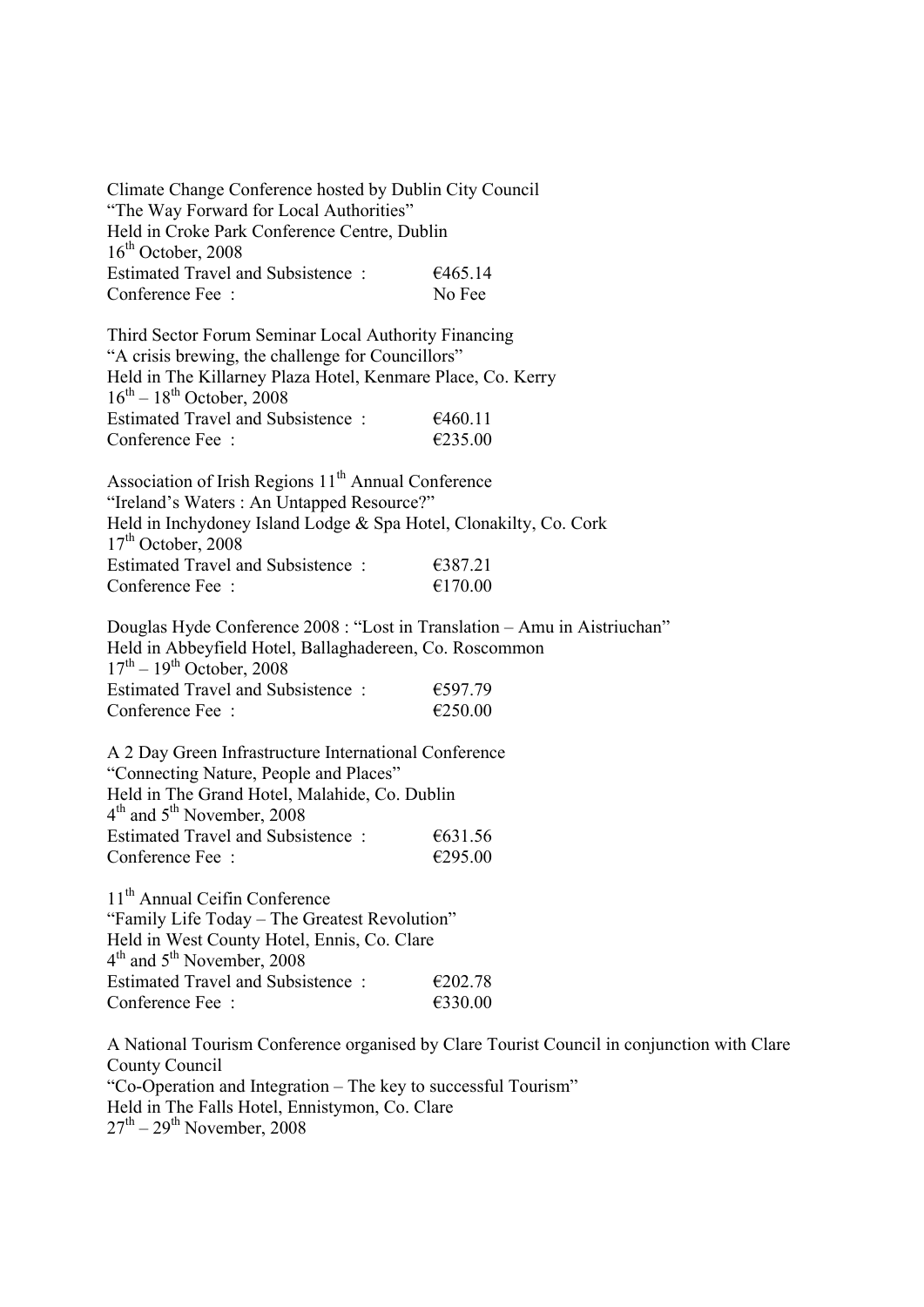| Estimated Travel and Subsistence:                    | €384.78           |
|------------------------------------------------------|-------------------|
| Conference Fee $\pm$                                 | $\epsilon$ 245 00 |
|                                                      |                   |
| Local Authority Members Association (LAMA) Annual Wi |                   |

Local Authority Members Association (LAMA) Annual Winter Seminar 2008 Held in The TF Royal Hotel, Old Westport Road, Castlebar, Co. Mayo  $28<sup>th</sup>$  and  $29<sup>th</sup>$  November, 2008 Estimated Travel and Subsistence :  $6564.02$ Conference Fee :  $\epsilon$  :  $\epsilon$  195.00

#### **10. DRAFT VARIATION (NO. 1) TO THE CAHERDAVIN LOCAL AREA PLAN 2005 – 2011 FOR PUBLIC CONSULTATION**

The proposed Draft Variation (No. 1) to the Caherdavin Local Area Plan 2005 – 2011 for public consultation was noted.

### **11. PLANNING PROPOSALS AND DECISIONS**

The Meeting noted the list of Planning Proposals under consideration at 12<sup>th</sup> September, 2008 and decisions taken from  $16^{th}$  June, 2008 to  $12^{th}$  September, 2008.

Cllr. Kennedy referred to planning application 08/301 – demolition of 2 no. semi detached bungalow houses and construction of entrance, 15 no. terraced townhouses, 46 no. apartments and associated site works at Lynwood Park, Singland and stated that he had many serious concerns in relation to same. In his opinion, this development would be in breach of Section 34 of the Planning and Development Act 2000 and also the Limerick City Development Plan. Cllr. Kennedy proposed that Limerick City Council refuse planning permission for this development and in support of the refusal prepare a report in relation to the grounds of objection and the past history of the developer.

Cllr. Ryan seconded the proposal and was supported by Cllr. Wallace.

Cllr. Scully thanked the Senior Executive Planner for meeting with residents at short notice in relation to this planning application. He stated that the opposition from the residents for this planning application is total and nobody refused to sign the petition objecting to same. He also added that the Elected Members are also totally opposed to this proposed development. He asked what the correct mechanism is for refusing this planning application and asked that the Law Agent be asked for his legal opinion on the matter.

Cllrs. Byrne and Fahy also supported the previous speakers in relation to proposed development at Lynwood Park adding that this is a high density area with very little open spaces.

In reply, the Senior Executive Planner stated that the Planning and Development Department will be seeking reports from various departments within City Hall in relation to this planning application prior to any decision being made. He assured members that all reports and objections will be examined very closely as the City Council must be legally very clear on it's decision.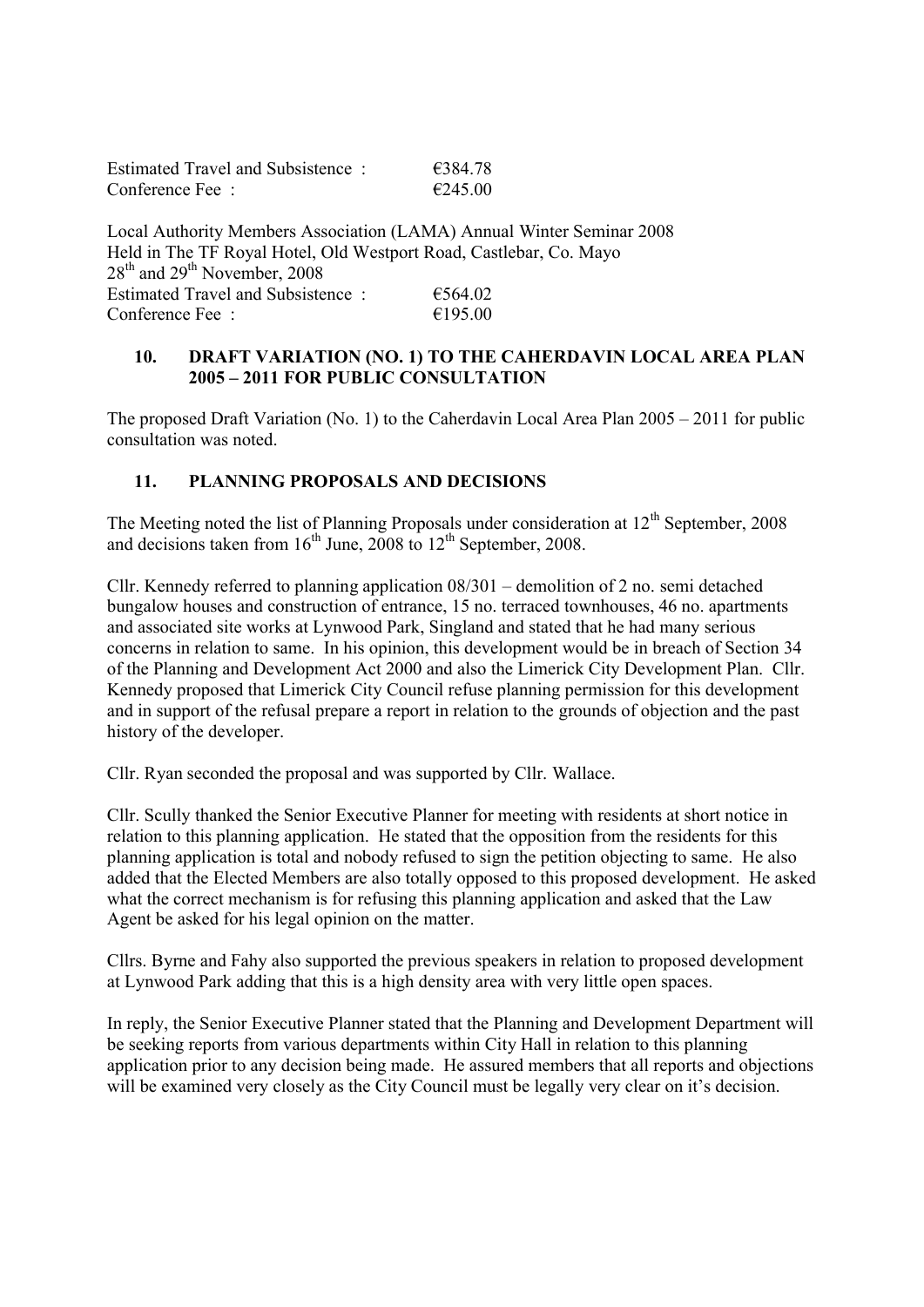The City Manager pointed out that this planning application has not been fully considered yet and is not due for a decision immediately, therefore, it would be premature to do anything at present. He acknowledged the Members concerns, however, pointed out that the applicant must be treated fairly also.

Cllr. Scully asked that legal advice be sought before the October City Council Meeting in relation to the Elected Members total opposition to this planning application and their request to have the application refused planning permission.

The City Manager agreed to consider this point and to prepare a report on the matter and the members agreed with that proposal.

#### **STANDING ORDERS**

It was proposed by Cllr. Kiely, seconded by Cllr. McLoughlin and unanimously agreed to suspend Standing Orders for fifteen minutes.

Cllrs. Kennedy and Byrne supported residents concerns in relation to planning application 08/304 – demolition of existing shop unit, construction of 3 no. 3 bedroom duplex units, 7 no. 2 bedroom apartments, car parking, bin stores and ancillary site works at corner of Ballysimon Road and Woodlawn Park.

Cllr. Cronin expressed concern at planning application 08/366 – extension of existing shop floor area to ground floor dwelling, internal alterations, off street parking, goods entrance at rear at Johnsey's Shop, 47, O'Callaghan Avenue, Kileely. In his opinion, this area is over developed And the proposed development would necessitate having to use the green area nearby which is, he believed, owned by the City Council. Also, traffic in the area is a major concern at present without adding additional traffic.

Cllr. Kiely pointed out that this shop has served the people of the community very well and is the only shop in the area. The planning application is for the extension of same.

In reply, the Senior Executive Planner stated that he will be referring this application to the Traffic and Roads Department for their comments and agreed to take Cllr. Cronin's observations into consideration when issuing a decision.

Cllr. Cronin, supported by Cllr. K. Leddin, referred to the planning application for a bus shelter at the top of DeValera Park, Thomondgate and added this proposed bus shelter would be very near to the residential houses and could attract anti social behaviour and was informed by the Senior Executive Planner that he would examine this planning application.

Cllr. Byrne referred to the proposed community centre for the Simon Community in Davis Street and added that the elderly residents and businesses in this area are totally opposed to this proposal. This is a predominantly residential area that already has a number of other problems.

In reply, the Senior Executive Planner stated that he met with the traders from Davis Street to discuss this proposal The Simon Community and the traders have been asked to outline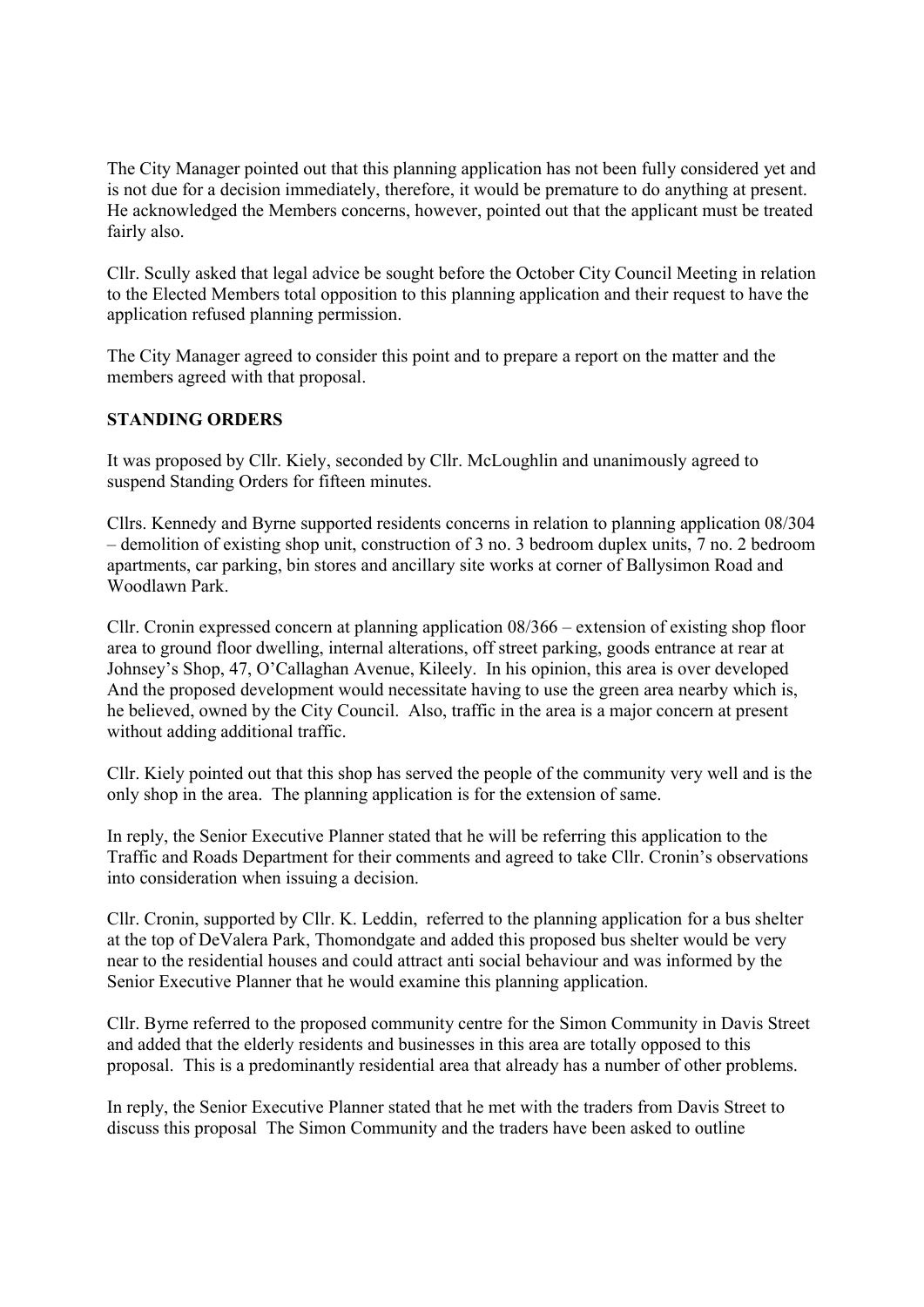their proposals.

He confirmed to Cllr. Byrne that access to the proposed development in the former racecourse site is through the Dock Road and it is hoped to link this development to the McInerney lands.

Cllr. K. Leddin referred to planning applications 08/249 and 08/269 – development works at Bridge Street and Court House Lane and stated that this is in an old part of the city and any developments should be in keeping with the area and suggested that the Heritage Officer liaise with the developers in relation to any works being carried out there.

In reply, the Senior Executive Planner stated that additional details have been sought in relation to materials and designs.

## **12. AN BORD PLEANALA**

The Meeting noted the Decisions taken by An Bord Pleanala from  $16<sup>th</sup>$  June, 2008 to  $12<sup>th</sup>$ September, 2008.

### **13. PROPOSAL FOR GREEN ROUTE ON CONDELL ROAD**

It was proposed by Cllr. Kiely, seconded by Cllr. Fahy and unanimously agreed to approve proposal for Green Route on Condell Road.

The Director of Service (Transportation and Infrastructure) stated that the proposed green route on Condell Road stretches from the old city boundary to the Shannon Bridge. He pointed out that the Condell Road will be declassified in late 2010 or early 2011. The road itself is not wide enough nor the pavement strong enough to become a green route. It would be economically more viable now to extend the green route on the Condell Road.  $\epsilon$ 650,000 has been secured for this and it is hoped to deliver this project before the end of this year.

The Senior Executive Technician (Roads) then gave presentation on the proposal for green route on Condell Road.

### **STANDING ORDERS**

Standing Orders were suspended for fifteen minutes on the proposition of Cllr. Walsh, seconded by Cllr. Houlihan.

Cllr. K. Leddin welcomed the proposed green route on Condell Road and the fact that the Ennis Road option is not being proceeded with.

Cllr. Kiely complimented the Director of Service and relevant officials on taking the views of the Elected Representatives and the residents into consideration in this matter.

Cllrs. Ryan, Hourigan, Long, Byrne and Kennedy also welcomed this proposed green route and expressed hope that it will be continued out the Dock Road. The proposal shows good vision and is an ideal location and project. All locations should be examined on their merits.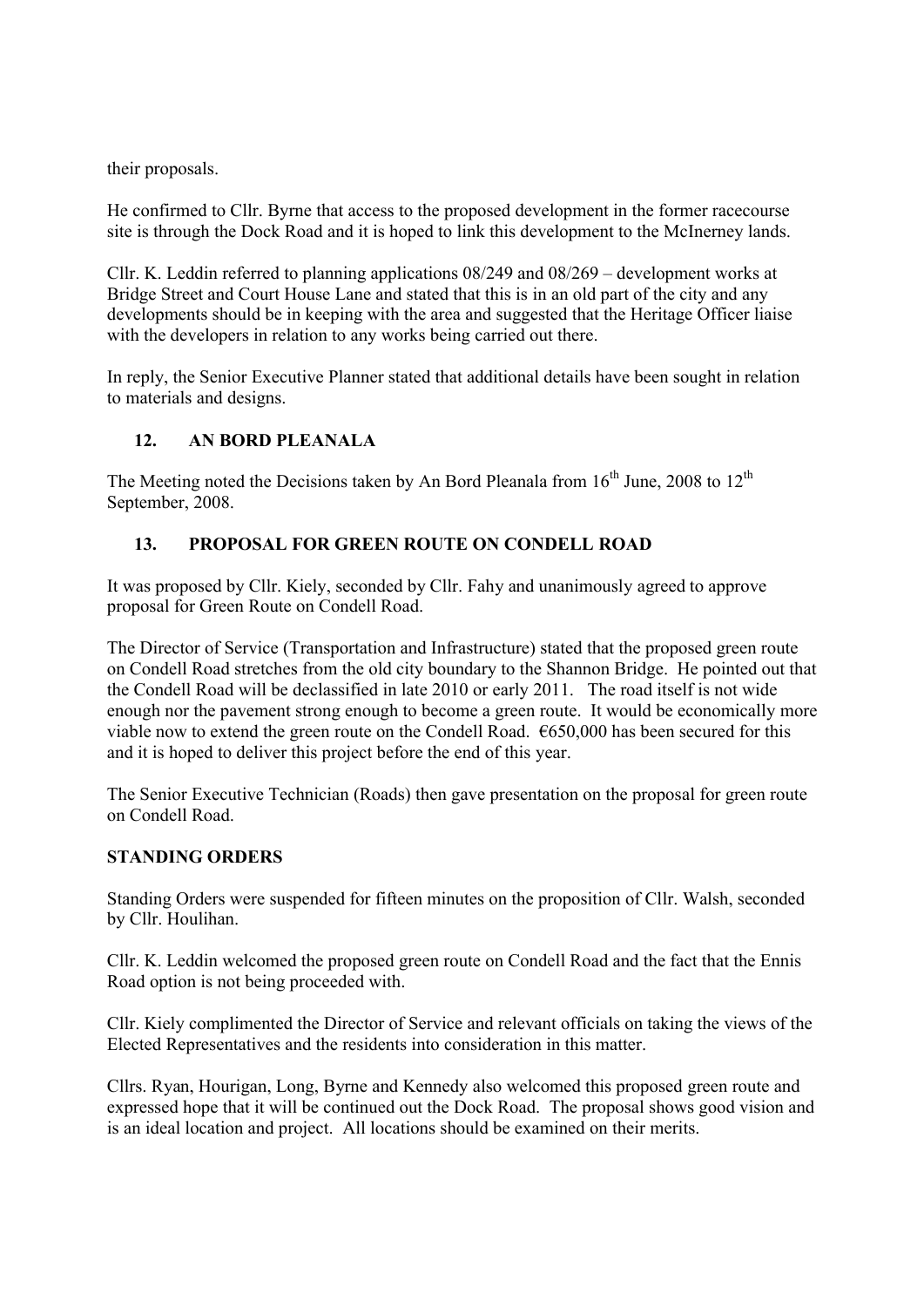Cllr. K. Leddin suggested that small buses be introduced into the city for inner city routes and suggested that the Department of the Environment, Heritage and Local Government be asked to fund these buses and that Limerick city be used as a pilot scheme perhaps.

In reply to Cllr. Hourigan, the Director of Service stated that a Park and Ride study is to commence shortly as part of the Planning and Land Use Study.

## **14. NOTICE OF MOTION**

Submitted the following Notice of Motion, due notice of which was given, which was agreed to list on City Council Agendas until the matter of Green Routes is resolved :

"That Limerick City Council withdraws and deletes the proposals contained in the Green Routes Corridor Selection Report for the provision of Green Routes on Ballinacurra Road / O'Connell Avenue ; Mulgrave Street / Roches Street".

Signed : Cllr. Pat Kennedy

## **15. NOTICE OF MOTION**

Submitted the following Notice of Motion, due notice of which was given, which was referred to the Cultural and Sporting Strategic Policy Committee Meeting :

"That Limerick City Council establish a committee to include relevant organisations such as the VEC., Shannon Development, Belltable and others to prepare an application and strategy to secure necessary funding and support for the redevelopment of the former Theatre Royal Building on Cecil Street as a cultural centre and cinema".

Signed : Cllr. Joe Leddin

### **16. NOTICE OF MOTION**

Submitted the following Notice of Motion, due notice of which was given, which was adopted unanimously on the proposition of Cllr. Wallace, seconded by Cllr. Kennedy :

"That Limerick City Council urgently source a bank loan to commence and complete fire safety upgrading works at No. 1 to No. 110 Glasgow Park.

Signed : Cllr. Lilly Wallace

In reply to Cllr. Wallace, the City Manager stated that the approval of the Department of the Environment, Heritage and Local Government will have to be sought first in relation to this matter, then submitted to City Council for approval.

#### **STANDING ORDERS**

Standing Orders were suspended for five minutes on the proposition of Cllr. K. Leddin, seconded by Cllr. Fahy.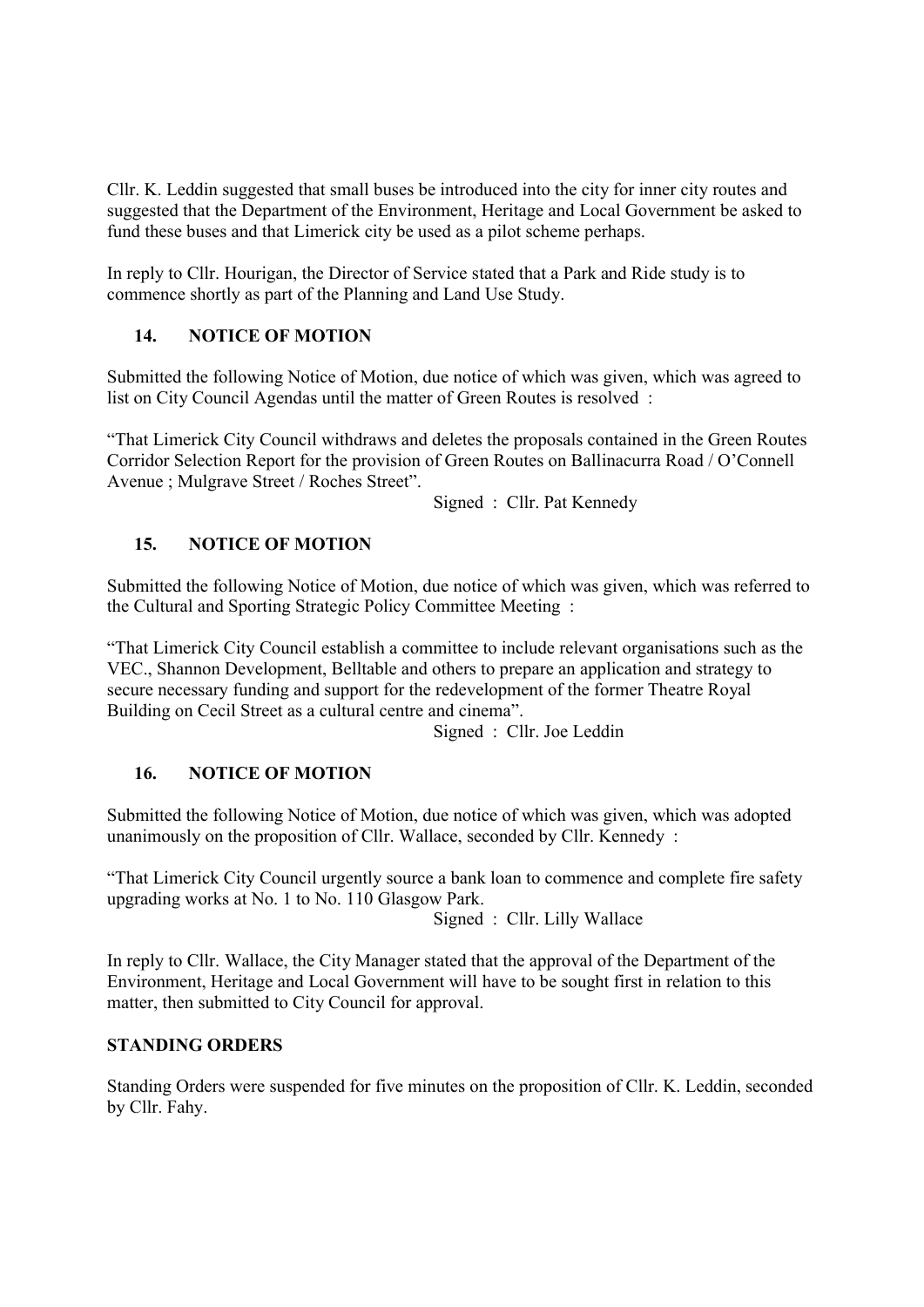## **17. NOTICE OF MOTION**

Submitted the following Notice of Motion, due notice of which was given, which was referred to the relevant Area Meeting :

"That Limerick City Council consider the placing of pelican lights on Courtbrack Avenue before the roundabout at Fennesseys and also the placing of pelican lights at the zebra crossing on New Street so as to ensure the safety of pedestrians, and also to alert motorists to slow down".

Signed : Cllr. Joe Leddin

### **18. NOTICE OF MOTION**

Submitted the following Notice of Motion, due notice of which was given, which was referred to the Social Policy and Housing Strategic Policy Committee Meeting :

"That Limerick City Council rejects any proposals for Social and/or Regeneration Housing in the general area of Carey's Road / Hyde Road / Lord Edward Street".

Signed : Cllr. Pat Kennedy

### **19. NOTICE OF MOTION**

Submitted the following Notice of Motion, due notice of which was given, which was referred to the Transportation and Infrastructure Strategic Policy Committee Meeting :

"That Limerick City Council make provision for related costs to upgrade the lead pipes and common sewer outlets throughout the affected housing areas of Limerick City, this motion will include the application of a loan application to the relevant department, or inclusion in the upcoming estimates". Signed : Cllr. Jim Long Cllr. Kevin Kiely, P.C.

### **20. NOTICE OF MOTION**

Submitted the following Notice of Motion, due notice of which was given, which was referred to the relevant Area Meeting :

"That(a) a Traffic Management Plan be prepared for the Rhebogue Dublin Road Area.

- (b) a pedestrian crossing be provided at Corbally Road near St. Munchin's College.
- (c) a pedestrian crossing be provided at Mulgrave Street near O'Grady monument".

Signed : Cllr. Kieran O'Hanlon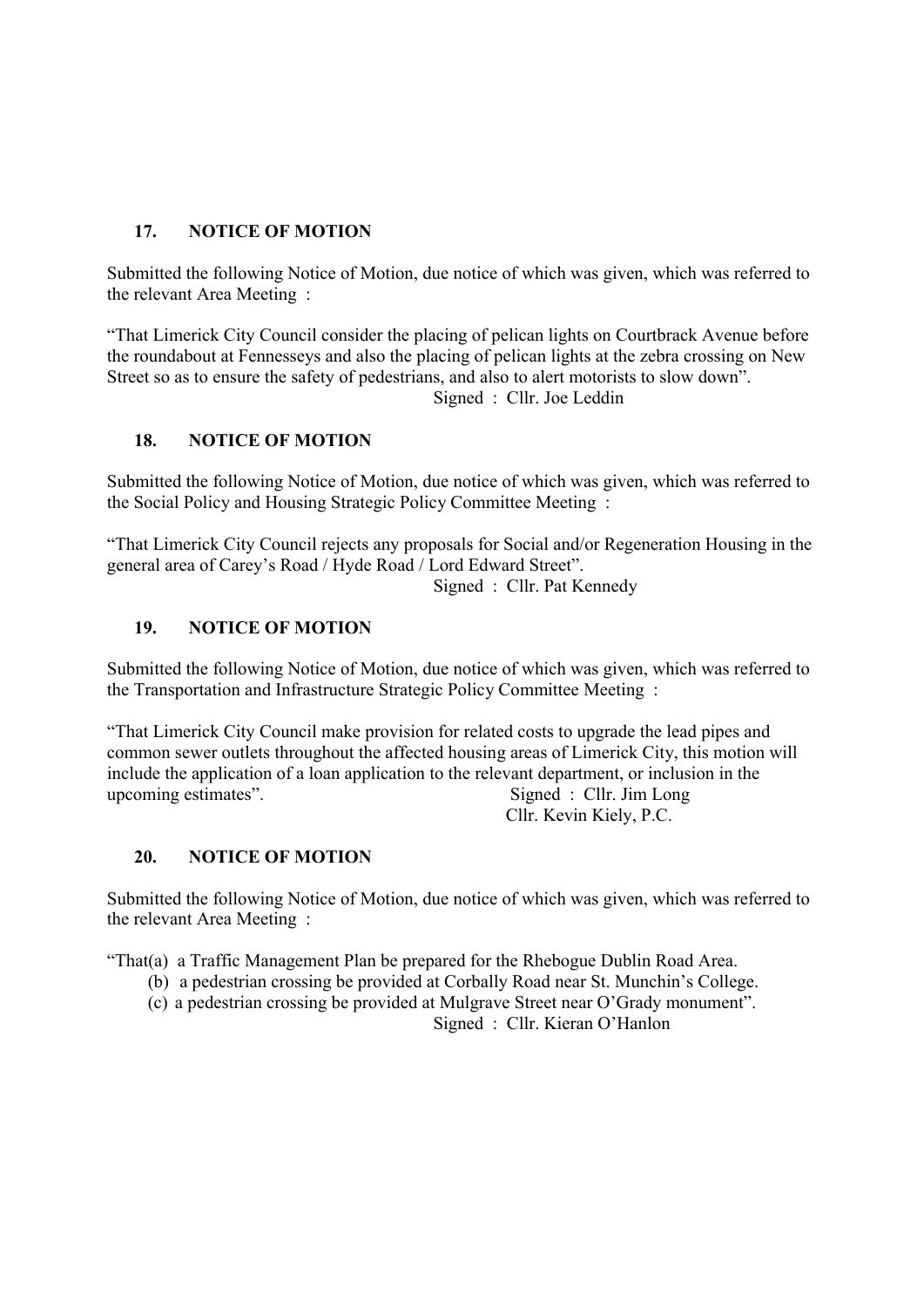# **21. NOTICE OF MOTION**

Submitted the following Notice of Motion, due notice of which was given, which was adopted unanimously on the proposition of Cllr. Kiely, seconded by Cllr. Fahy :

"That Limerick City Council is totally opposed to the illegal detention, transfer and torture of prisoners in all circumstances. There is never a legitimate reason for illegal detention, transfer and torture of anyone.

Limerick City Council commits to ensuring that our community is a Rendition-free Zone effective immediately.

To this end Limerick City Council will ensure that where there is reason to believe that activities aimed at carrying out such activities as rendition or associated operations the relevant law enforcement authorities will be notified and public records of all such notifications will be maintained.

The human rights of all individuals must be upheld, protected and promoted at all times. Limerick City Council will endeavour to ensure that our community leads the way in upholding the human rights of all people within our jurisdiction".

Signed : Cllr. John Ryan

## **22. NOTICE OF MOTION**

Submitted the following Notice of Motion, due notice of which was given, which was referred to the Economic Policy Development and Future Planning Strategic Policy Committee :

"We the undersigned hereby request that a Local Area Plan be prepared for the Rhebogue / Dublin Road area in order to achieve the following : -

- That affordable and accessible childcare and pre-school facilities be made available for the local community.
- That all lands available for future housing and retail development be identified and planned in a co-ordinated manner in order to protect and enhance the natural environment, open spaces and to provide a range of high quality and accessible recreational facilities and amenities.
- That additional affordable housing be made available.
- That local sporting organisations be encouraged and supported in providing high quality sporting facilities for the youth of the area.
- That high quality roads, footpaths, traffic control management and street lighting be provided and enhanced.
- To access the adequacy of existing community / educational facilities in the area and make provision for future needs.
- That the zoning of lands at the old Dublin Road be considered having regard to the developments at Groody Valley and the Childers Road.